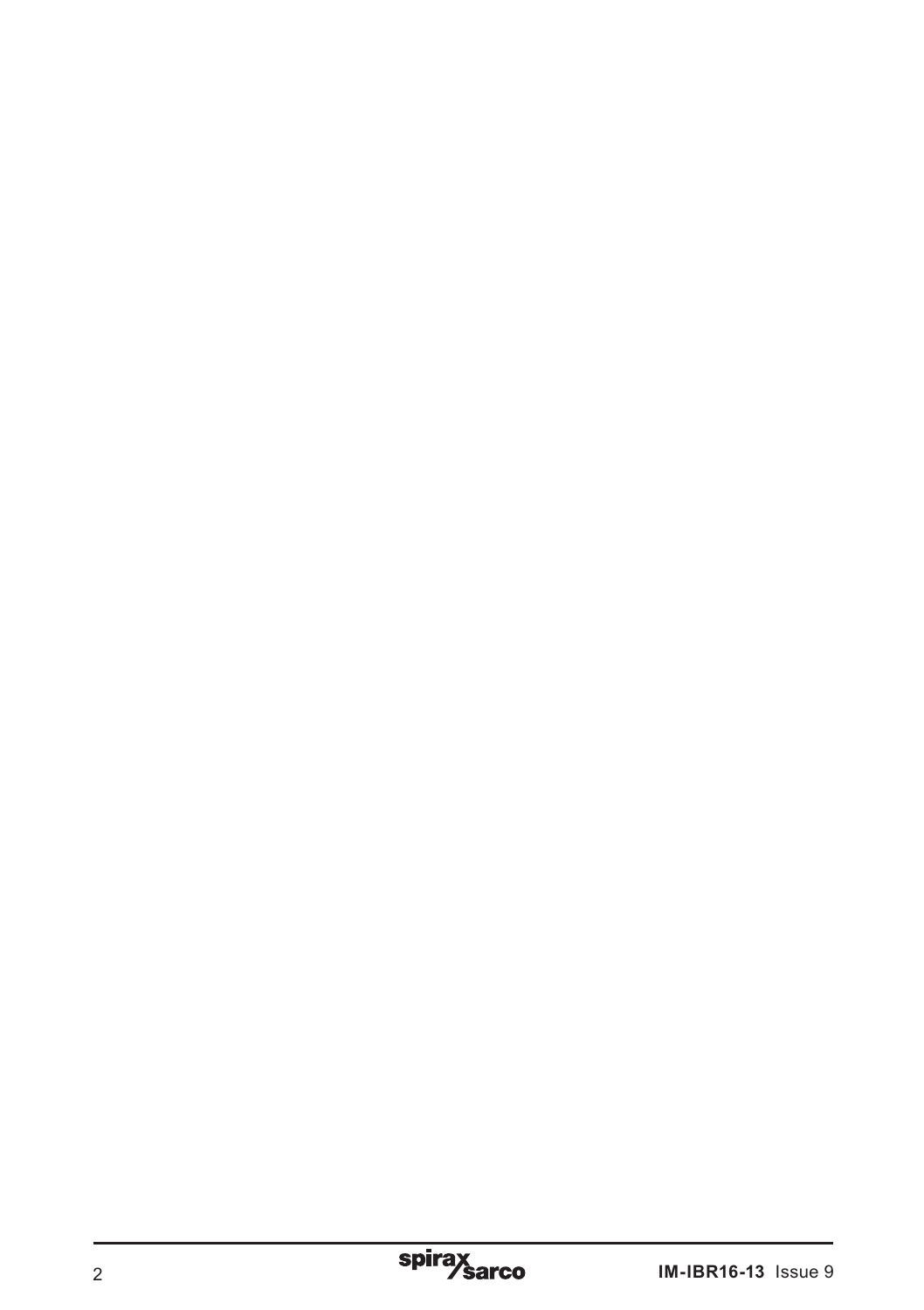# **1. Safety information**

**Safe operation of this product can only be guaranteed if it is properly installed, commissioned, used and maintained by qualified personnel (see Section 1.11) in compliance with the operating instructions. General installation and safety instructions for pipeline and plant construction, as well as the proper use of tools and safety equipment must also be complied with.**

# **Warning**

**The bellows assembly gasket contains a thin stainless steel support ring which may cause physical injury if not handled and disposed of carefully.**

## **1.1 Intended use**

**Referring to the Installation and Maintenance Instructions, name-plate and Technical Information Sheet, check that the product is suitable for the intended use/application.** 

- **i) The product has been specifically designed for use on steam, compressed air and inert industrial gases. The products' use on other fluids may be possible but, if this is contemplated, Spirax Sarco should be contacted to confirm the suitability of the product for the application being considered.**
- **ii) Check material suitability, pressure and temperature and their maximum and minimum values. If the maximum operating limits of the product are lower than those of the system in which it is being fitted, or if malfunction of the product could result in a dangerous overpressure or overtemperature occurrence, ensure a safety device is included in the system to prevent such over-limit situations.**
- **iii) Determine the correct installation situation and direction of fluid flow.**
- **iv) Spirax Sarco products are not intended to withstand external stresses that may be induced by any system to which they are fitted. It is the responsibility of the installer to consider these stresses and take adequate precautions to minimise them.**
- **v) Remove protection covers from all connections and protective film from all name-plates, where appropriate, before installation on steam or other high temperature applications.**

# **1.2 Access**

**Ensure safe access and if necessary a safe working platform (suitably guarded) before attempting to work on the product. Arrange suitable lifting gear if required.**

# **1.3 Lighting**

**Ensure adequate lighting, particularly where detailed or intricate work is required.**

# **1.4 Hazardous liquids or gases in the pipeline**

**Consider what is in the pipeline or what may have been in the pipeline at some previous time. Consider: flammable materials, substances hazardous to health, extremes of temperature.**

# **1.5 Hazardous environment around the product**

**Consider: explosion risk areas, lack of oxygen (e.g. tanks, pits), dangerous gases, extremes of temperature, hot surfaces, fire hazard (e.g. during welding), excessive noise, moving machinery.**

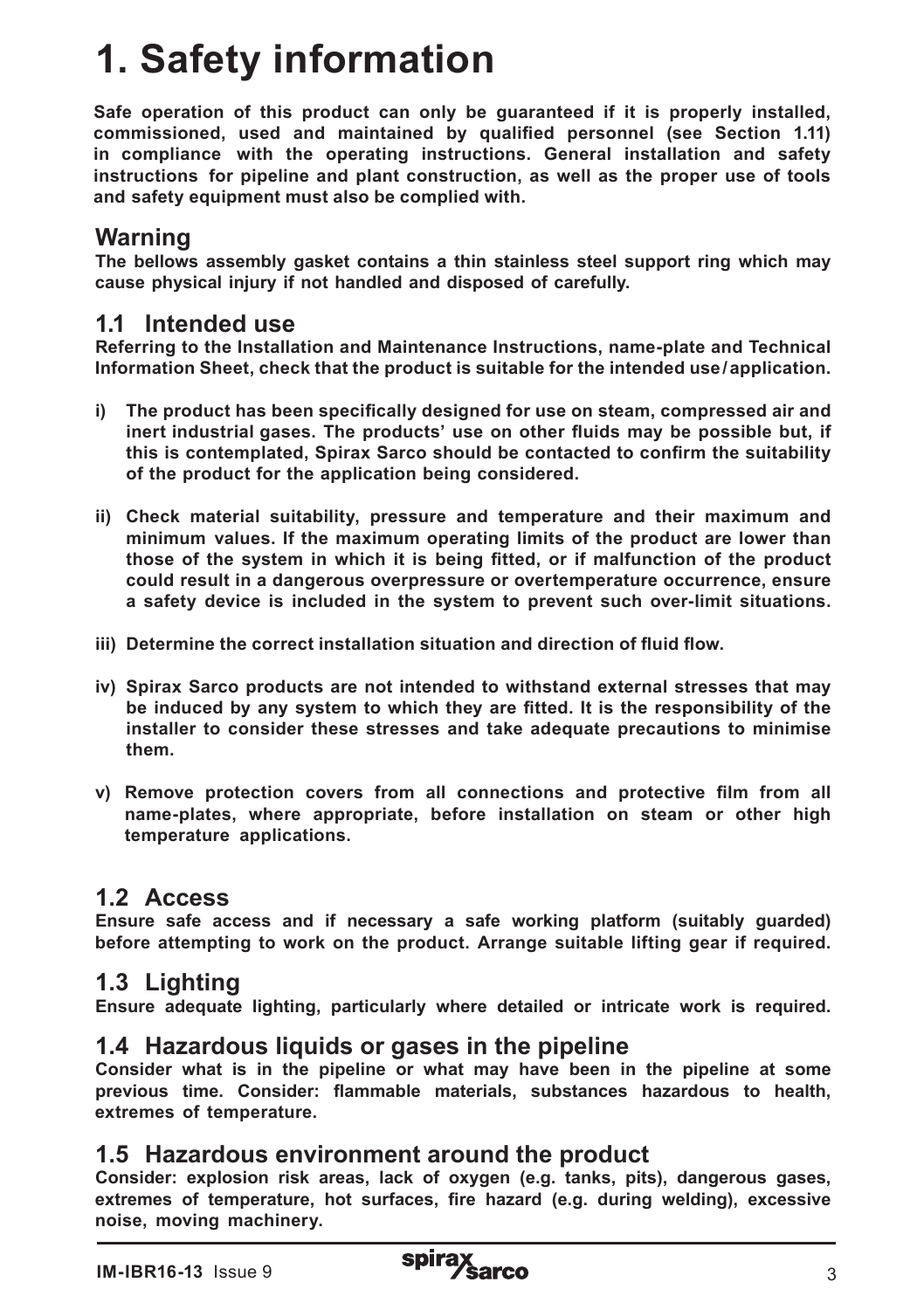# **1.6 The system**

**Consider the effect on the complete system of the work proposed. Will any proposed action (e.g. closing isolation valves, electrical isolation) put any other part of the system or any personnel at risk?** 

**Dangers might include isolation of vents or protective devices or the rendering ineffective of controls or alarms. Ensure isolation valves are turned on and off in a gradual way to avoid system shocks.**

## **1.7 Pressure systems**

**Ensure that any pressure is isolated and safely vented to atmospheric pressure. Consider double isolation (double block and bleed) and the locking or labelling of closed valves. Do not assume that the system has depressurised even when the pressure gauge indicates zero.**

## **1.8 Temperature**

**Allow time for temperature to normalise after isolation to avoid danger of burns.**

## **1.9 Tools and consumables**

**Before starting work ensure that you have suitable tools and / or consumables available. Use only genuine Spirax Sarco replacement parts.**

#### **1.10 Protective clothing**

**Consider whether you and/or others in the vicinity require any protective clothing to protect against the hazards of, for example, chemicals, high / low temperature, radiation, noise, falling objects, and dangers to eyes and face.**

#### **1.11 Permits to work**

**All work must be carried out or be supervised by a suitably competent person. Installation and operating personnel should be trained in the correct use of the product according to the Installation and Maintenance Instructions.**

**Where a formal 'permit to work' system is in force it must be complied with. Where there is no such system, it is recommended that a responsible person should know what work is going on and, where necessary, arrange to have an assistant whose primary responsibility is safety.**

**Post 'warning notices' if necessary.**

# **1.12 Handling**

**Manual handling of large and/or heavy products may present a risk of injury. Lifting, pushing, pulling, carrying or supporting a load by bodily force can cause injury particularly to the back. You are advised to assess the risks taking into account the task, the individual, the load and the working environment and use the appropriate handling method depending on the circumstances of the work being done.**

## **1.13 Residual hazards**

**In normal use the external surface of the product may be very hot. If used at the maximum permitted operating conditions the surface temperature of some products may reach temperatures of 210 °C (410 °F).**

**Many products are not self-draining. Take due care when dismantling or removing the product from an installation (refer to 'Maintenance instructions').**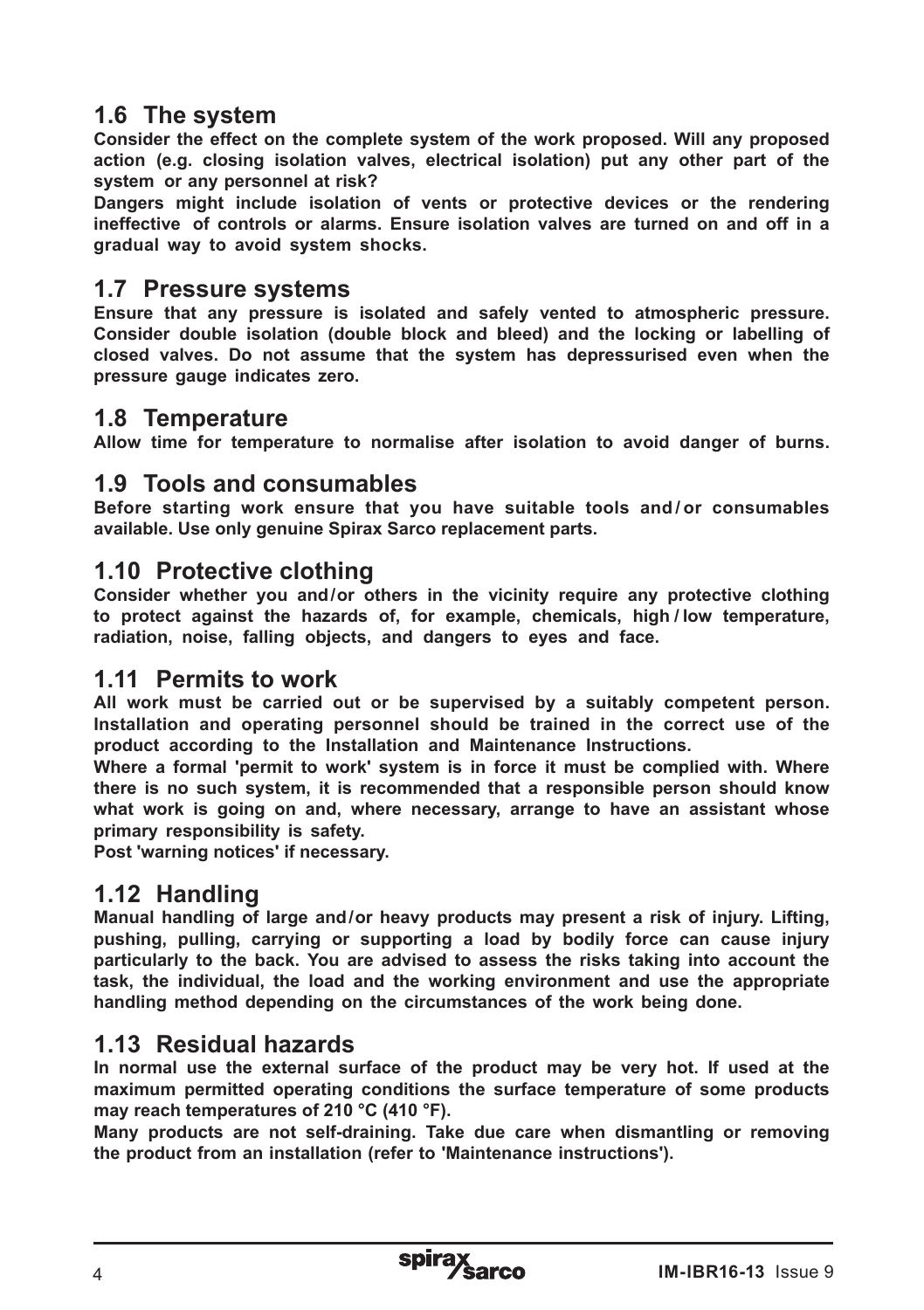## **1.14 Freezing**

**Provision must be made to protect products which are not self-draining against frost damage in environments where they may be exposed to temperatures below freezing point.**

#### **1.15 Disposal**

**Unless otherwise stated in the Installation and Maintenance Instructions, this product is recyclable and no ecological hazard is anticipated with its disposal providing due care is taken.**

#### **1.16 Returning products**

**Customers and stockists are reminded that under EC Health, Safety and Environment Law, when returning products to Spirax Sarco they must provide information on any hazards and the precautions to be taken due to contamination residues or mechanical damage which may present a health, safety or environmental risk. This information must be provided in writing including Health and Safety data sheets relating to any substances identified as hazardous or potentially hazardous.**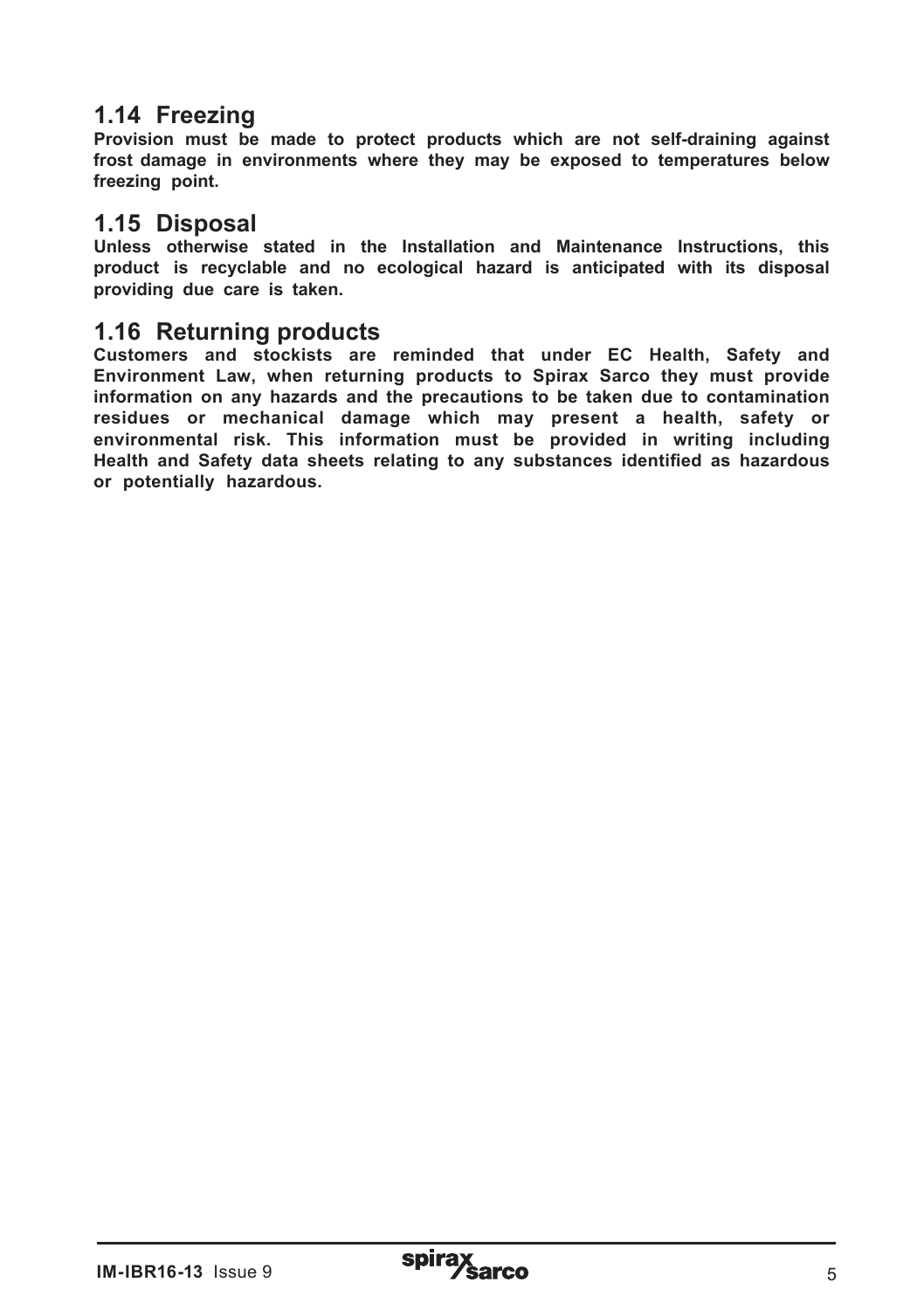# **2. General product information**

# **2.1 Description**

The BRV2S range of direct acting pressure reducing valves are designed for applications using steam or gases such as compressed air.

#### **Available types**

**SG iron body -** BRV2S stainless steel bellows

**Note:** For other types, please contact Spirax Sarco

BRV2S pressure reducing valves are supplied with one of three colour coded springs which are identified by the disc (**18**) located on the adjustment handwheel (**2**);

**Note:** Where control spring ranges overlap always use the lower range to give better control:

| Grey   | For downstream pressure control: 0.14 to 1.7 bar q |  | $(2.03 \text{ to } 24.65 \text{ psi})$      |
|--------|----------------------------------------------------|--|---------------------------------------------|
| Green  | For downstream pressure control: 1.40 to 4.0 bar q |  | $(20.30 \text{ to } 58.00 \text{ psi})$     |
| Orange | For downstream pressure control: 3.50 to 8.6 bar g |  | $(50.75 \text{ to } 124.70 \text{ psi } q)$ |

Spring range ID disc (**18**) Adjustment handwheel (**2**) Tamper-proof pin

#### **Certification**

This product is available with a manufacturers' Typical Test Report. **Note:** All certification / inspection requirements must be stated at the time of order placement.

#### **Note:**

For further product data see Technical Information Sheet, TI-IBR16-12.

## **2.2 Sizes and pipe connections**

# **½**", **¾**" and 1" screwed BSP (BS 21 Rp)

or NPT.

**Fig. 1 BRV2S screwed body**

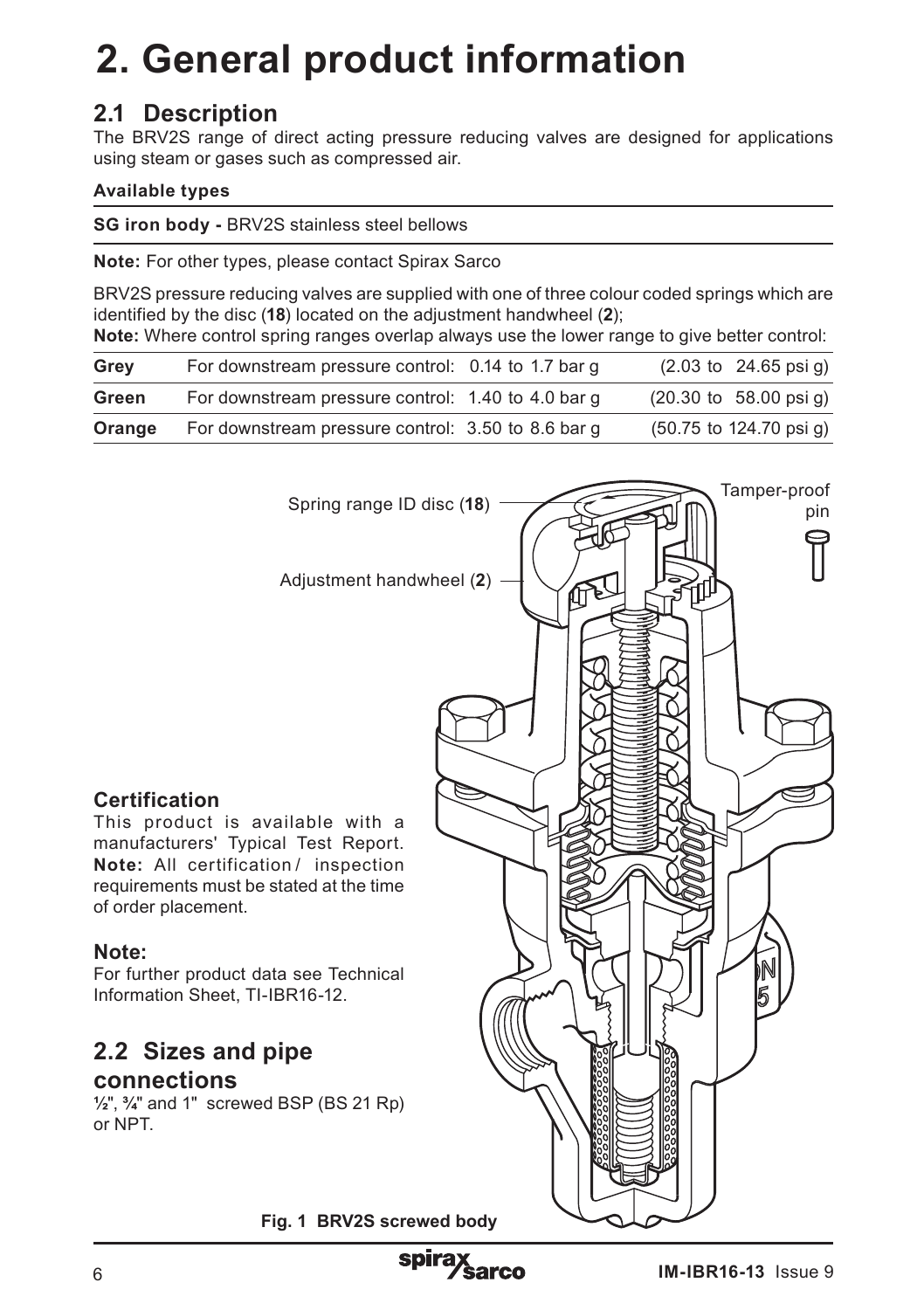# **2.3 Pressure / temperature limits**



The product **must not** be used in this region.

| Body design conditions                                                                       |                                        | <b>PN25</b>           |
|----------------------------------------------------------------------------------------------|----------------------------------------|-----------------------|
| Maximum design pressure                                                                      | 25 bar g @ 210 °C (362 psi g @ 413 °F) |                       |
| Maximum design temperature                                                                   | 210 °C @ 19 bar g (410 °F @ 275 psi g) |                       |
| Minimum design temperature                                                                   | $-10 °C$                               | (14 °F)               |
| Maximum operating pressure for saturated steam service                                       | 19 bar q                               | (275 psi g)           |
| Maximum operating temperature                                                                | 210 °C @ 19 bar g (410 °F @ 275 psi g) |                       |
| Minimum operating temperature<br>Note: For lower operating temperatures consult Spirax Sarco | 0 °C                                   | (32 °F)               |
| Maximum downstream reduced pressure 8.6 bar g                                                | (125 psi g)                            |                       |
| Maximum differential pressure                                                                | 19 bar                                 | (275 psi)             |
| Maximum recommended turndown ratio 10:1 at maximum flow                                      |                                        |                       |
| Designed for a maximum cold hydraulic test pressure of:                                      | 38 bar g                               | $(551 \text{ psi g})$ |
| <b>Note:</b> With internals fitted, test pressure must not exceed:                           | 19 bar q                               | $(275 \text{ psi g})$ |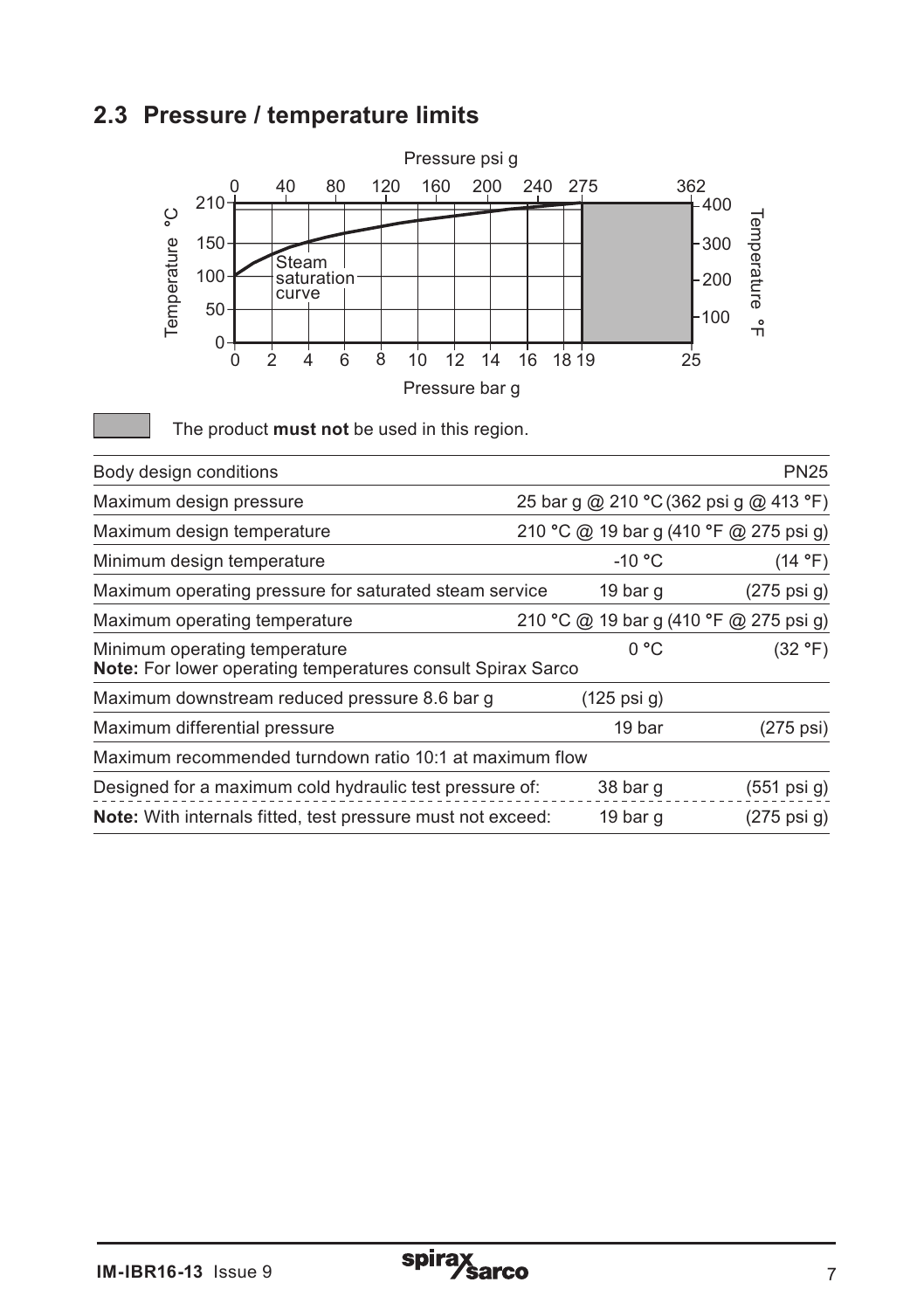# **3. Installation**

#### **Note: Before actioning any installation observe the 'Safety information' in Section 1.**

**Note:** If you experience difficulty with installation or operation of this equipment please contact:

**Spirax-Sarco Limited**, Charlton House, Cheltenham, Gloucestershire, GL53 8ER Tel: +44 (0)1242 521361, Fax: +44 (0)1242 573342



**Fig. 2 Recommended installation**

# **3.1 General installation**

Always install the BRV2S with the flow direction arrow (on the body) pointing downstream.

The BRV2S pressure reducing valve is available either screwed **½**", **¾**" and 1" BSP (BS 21 Rp). The Spirax Sarco BRV2S pressure reducing valves should always be fitted in a horizontal pipeline. The adjustment head may be above or below the valve.

Isolating valves should be installed, upstream and downstream of the BRV2S, with a clear run of 8 to 10 pipe diameters on either side.

It is important that line stresses, caused by expansion or inadequate pipe support, are not imposed on the valve body.

Upstream and downstream piping must be of ample size to avoid undue pressure drop. Any reduction in line size should be made using eccentric reducers.

Fitting a strainer on the upstream side will give additional protection to the valve. Install the strainer on its side to prevent the body filling with water, which will reduce the effective screening area. If the steam supply is wet a separator/trap set should be installed upstream. Alternatively, an adequate drain pocket and a trap from the Spirax Sarco range should be fitted. A pressure gauge is essential on the downstream pipework to allow setting of the operating pressure. It is an advantage to have a gauge on the upstream side of the valve, as well.

## **Information regarding bypasses:**

It may be necessary to ensure that primary fluid flow continues in the event of the main control failing. This is often achieved by fitting a bypass around the control valve assembly. A better option is a duplex valve assembly, installed in parallel with the main valve, as a manual bypass cannot accurately control pressure / flow / temperature without constant manual supervision. Conversely, a duplex control station will provide proper control, should the main valve ever need to be removed.

Although not recommended, if a manual bypass valve is fitted, the bypass valve flow coefficient (Kvs) should be the same as, or near to that of, the control valve. This means that the manual valve and control valve could have different connection sizes. The bypass valve should also be capable of throttling not just isolating, to reduce wear on the valve when in service and to facilitate manual control.

Ideally, any bypass pipework should be arranged either above or alongside the main assembly. On steam systems, it should never be below it.

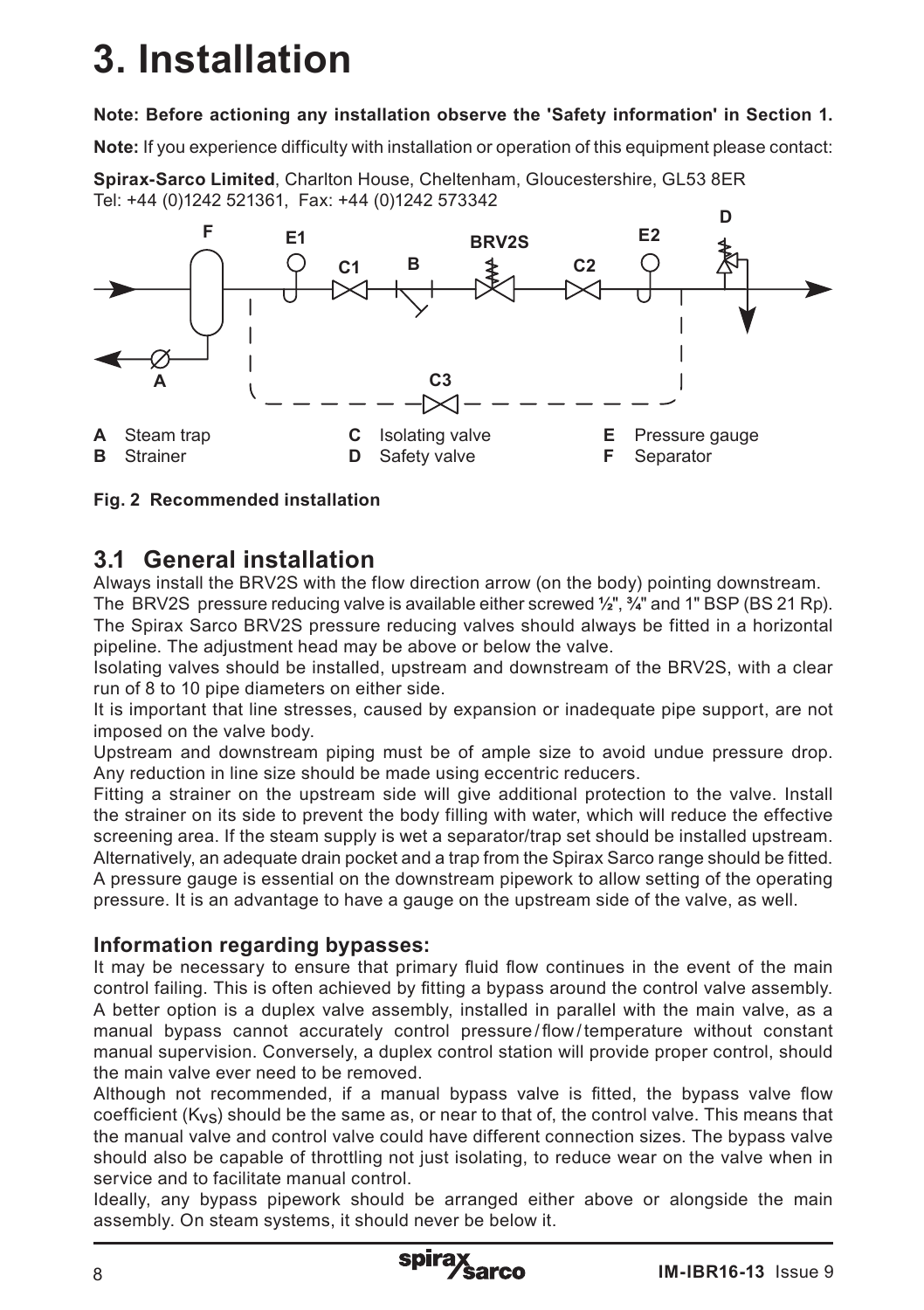#### **Safety valve**

A safety valve should be fitted to protect the downstream equipment from excessive pressure (to meet local standards). It should be set to lift below the safe working pressure of the downstream equipment, and will normally be sized to pass the full capacity of the BRV2S should it fail in the fully open position. The safety valve set pressure should take account of its reseat characteristic and the 'No-load' pressure setting of the BRV2S. Discharge pipework should be taken to a safe place.

# **3.2 Start-up and adjustment for the BRV2S**

Before final installation, all pipework should be thoroughly 'blown through' to remove dirt, surplus jointing material, etc.

Pressure adjustment is made by turning the adjustment handwheel clockwise to increase pressure and anticlockwise to reduce pressure.

With the upstream stop valve fully open and the downstream stop valve closed, slowly increase the downstream pressure by turning the adjustment handwheel clockwise until the desired pressure (shown on the downstream pressure gauge) is achieved.

Slowly open the downstream stop valve.

Under normal flow condition, the reduced pressure setting will fall slightly, but will control under 'dead end' conditions. If required the pressure setting can be increased by readjusting the BRV2S control. There will be a slight increase in set pressure under 'No-load' conditions.



- **3.3 How to make the BRV2S tamper-proof:**<br>**-** When the required set pressure has been achieved, lift out the coloured spring range ID disc (grey, green or orange) from the adjustment handwheel recess. This is carried out by inserting a small screwdriver blade under the edge of the ID disc.
- **-** A small loose pin will be found in the recess in the adjustment handwheel.
- **-** This tamper-proof pin is inserted into the locking hole '**A**', and into one of a ring of 10 matching holes in the top of the spring housing. The BRV2S is now tamper-proof.
- **-** Replace the coloured spring range ID disc firmly into the recess of the adjustment handwheel.

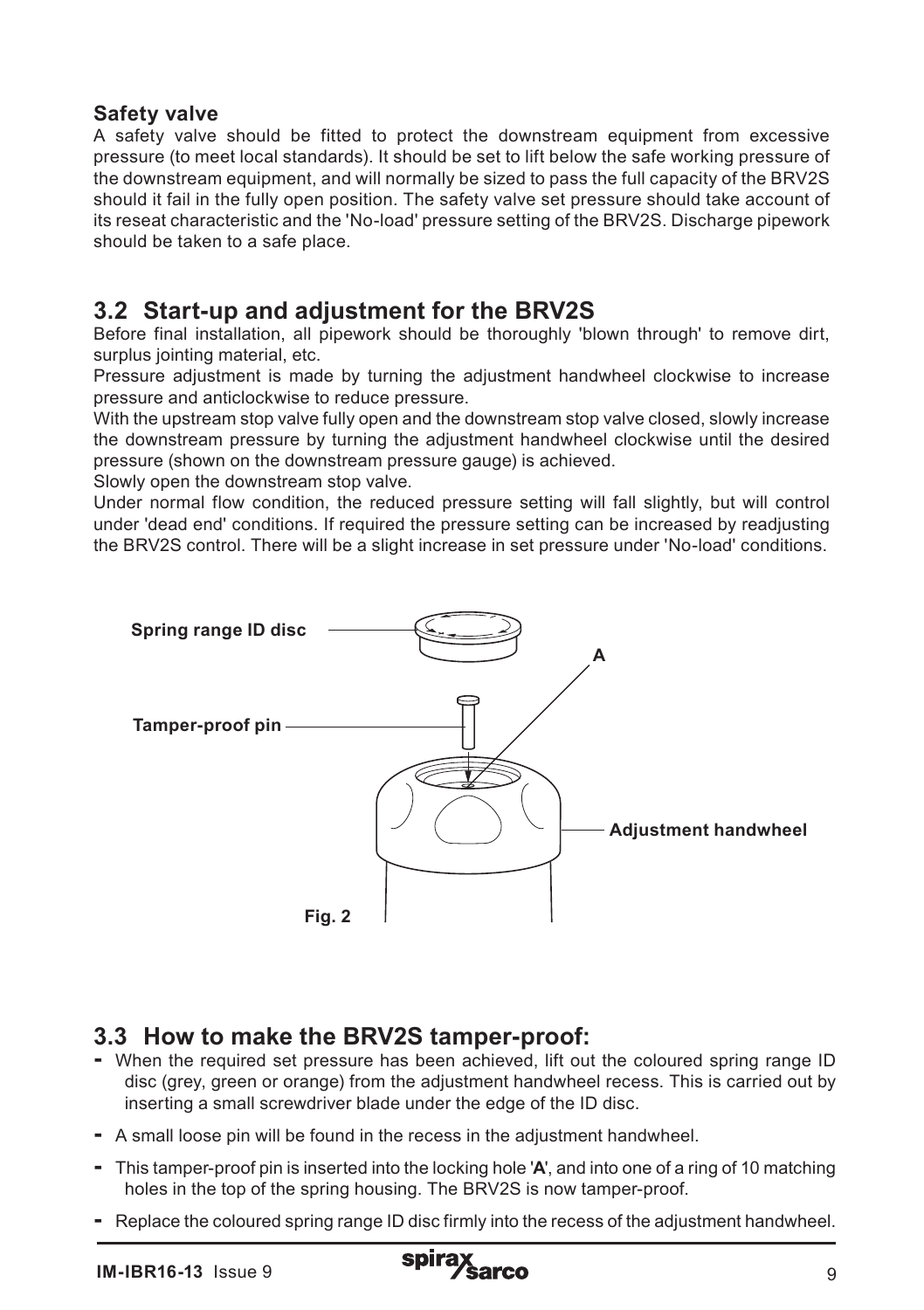# **4. Maintenance**

**Note: Before actioning any maintenance programme observe the 'Safety information' in Section 1.**

# **Warning**

**The bellows assembly gasket contains a thin stainless steel support ring which may cause physical injury if not handled and disposed of carefully.**

# **4.1 General information**

The valve and valve seat must be kept clean.

Any strainer fitted upstream of the BRV2S and strainer screen fitted inside the BRV2S should be cleaned regularly so that the flow to the valve is not restricted.

The internal strainer is part of the valve seat assembly. This may be withdrawn by removing the adjustment housing and bellows assembly and unscrewing the valve assembly, using a 32 mm A/F spanner.

## **4.2 How to fit a new valve and seat or clean the strainer screen:**

- **i.** Release the adjustment spring pressure by turning the adjustment handwheel (**2**) fully anticlockwise.
- **ii.** Remove the spring housing by undoing the 4 spring housing bolts (**7**) using 13 mm A/F spanner.
- **iii.** Lift out the bellows assembly (**5**) and the gasket (**6**).
- **iv.** Using a 32 mm A/F spanner, unscrew the valve seat (**11**) and remove the valve, the return spring, the strainer screen, the push rod and the guide bush.
- **v.** Clean the strainer screen or replace with a new valve and seat assembly. **Note:** the valve and seat assembly incorporates the strainer screen.
- **vi.** Reassemble in the reverse order, using new gaskets, ensuring that the components and seating faces are clean.
- **vii.** Tighten the valve seat to the following torque 108 132 N m (80 97 lbf ft).

**viii.**Tighten the spring housing bolts to the following torque18 - 24 N m (13 - 18 lbf ft).

# **4.3 How to fit the new bellows:**

Follow Steps **i** to **iii**, Section 4.2, then proceed as follows:

- **ix.** Remove the cone shaped washer (**9**) from inside the bellows.
- **x.** Replace the cone shaped washer, bellows gasket and assembly, adjustment spring and the spring housing, and tighten the spring housing bolts to the following torque 18 - 24 N m (13 - 18 lbf ft).

## **4.4 How to fit a replacement pressure adjustment spring:**

Follow Steps **i** and **ii**, Section 4.2, then proceed as follows:

- **xi.** Replace the spring and bonnet assembly and tighten the spring housing bolts to the following torque 18 - 24 N m (13 - 18 lbf ft).
- **xii.** Lift out the spring identification disc (**18**) and press in a new disc (if spring range has been changed).

# **Table 1 Recommended tightening torques**

| Item No. | Part              |        | or<br>mm | ⊷<br><b>MAN</b> | N <sub>m</sub> | (lbf ft)    |
|----------|-------------------|--------|----------|-----------------|----------------|-------------|
|          | Hex. bolts        | 13 A/F |          | M8 x 25         | $18 - 24$      | $(13 - 18)$ |
| 11       | Valve seat        | 32 A/F |          |                 | 108 - 132      | (80 - 97)   |
| 16       | <b>Bottom cap</b> | 32 A/F |          |                 | $65 - 75$      | (48 - 55)   |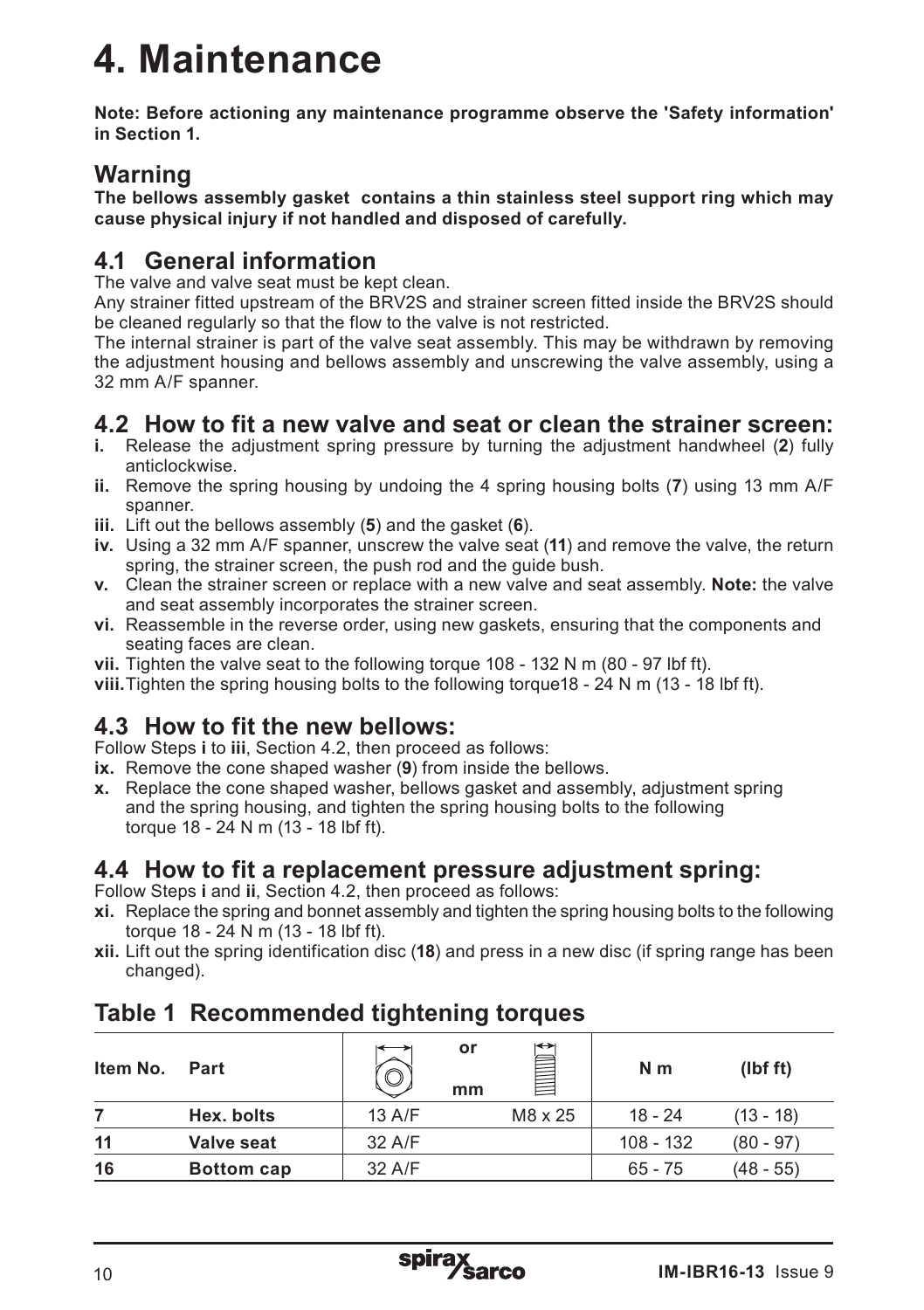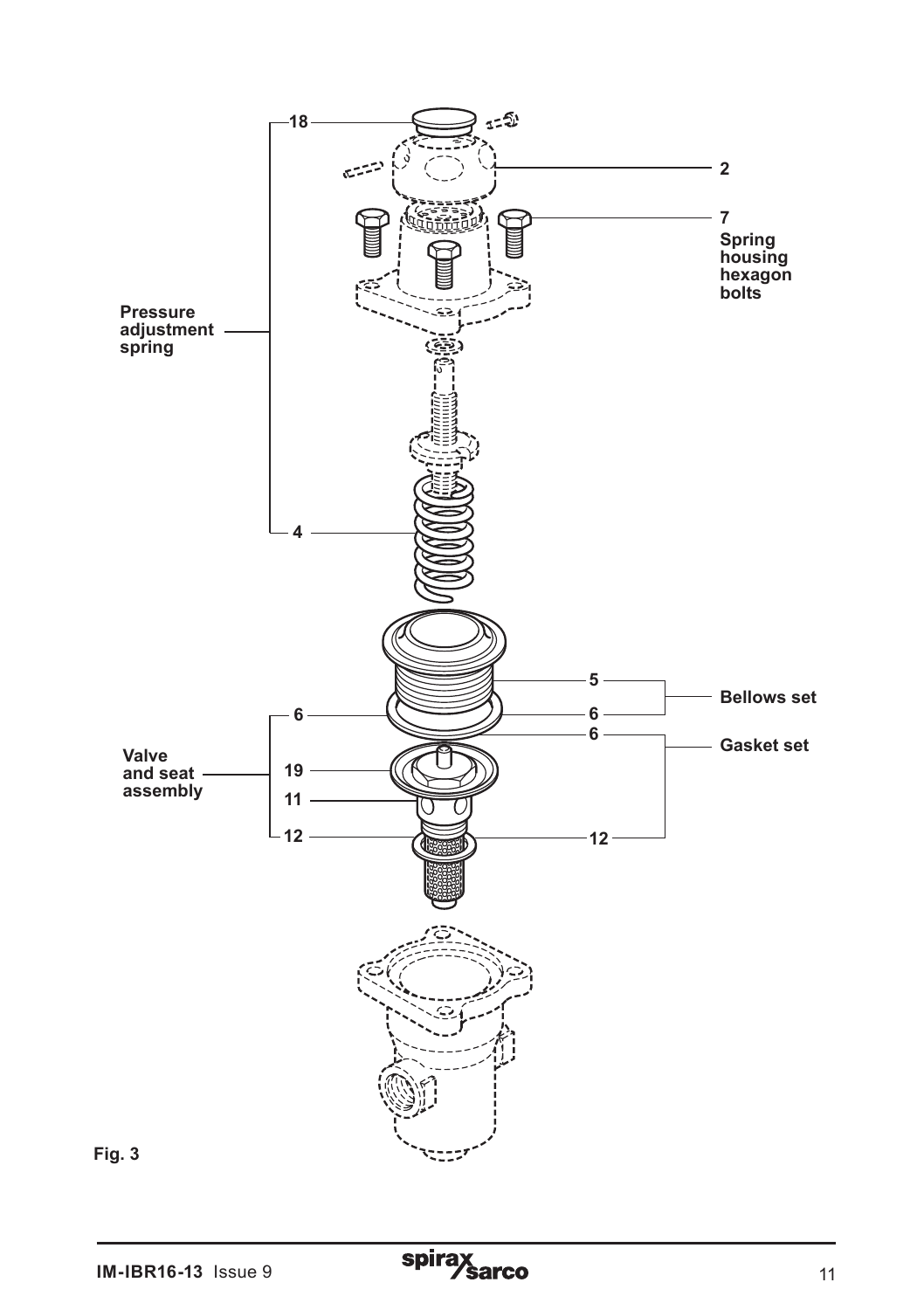# **5. Spare parts**

The spare parts available are shown in solid outline. Parts drawn in broken line are not supplied as spares.

#### **Available spares**

|                                                                    | Grey   | 0.14 to 1.7 bar q | 4, 18         |
|--------------------------------------------------------------------|--------|-------------------|---------------|
| * Pressure adjustment spring                                       | Green  | 1.40 to 4.0 bar q | 4, 18         |
|                                                                    | Orange | 3.50 to 8.6 bar g | 4, 18         |
| * Bellows stainless steel (option of phosphor bronze if specified) |        |                   | 5, 6          |
| * Spring housing bolts (set of 4)                                  |        |                   |               |
| Valve and seat assembly                                            |        |                   | 6, 11, 12, 19 |
| * Set of all gaskets / 'O' ring                                    |        |                   | 6, 12, 17     |
|                                                                    |        |                   |               |

Common to all sizes.

#### **How to order spares**

Always order spares by using the description given in the column headed 'Available spares' and state the size, type and pressure range of the reducing valve.

**Example:** 1 off Spirax Sarco pressure adjustment spring, having a downstream pressure range of 3.5 to 8.6 bar g (orange) for a ½" type BRV2S pressure reducing valve.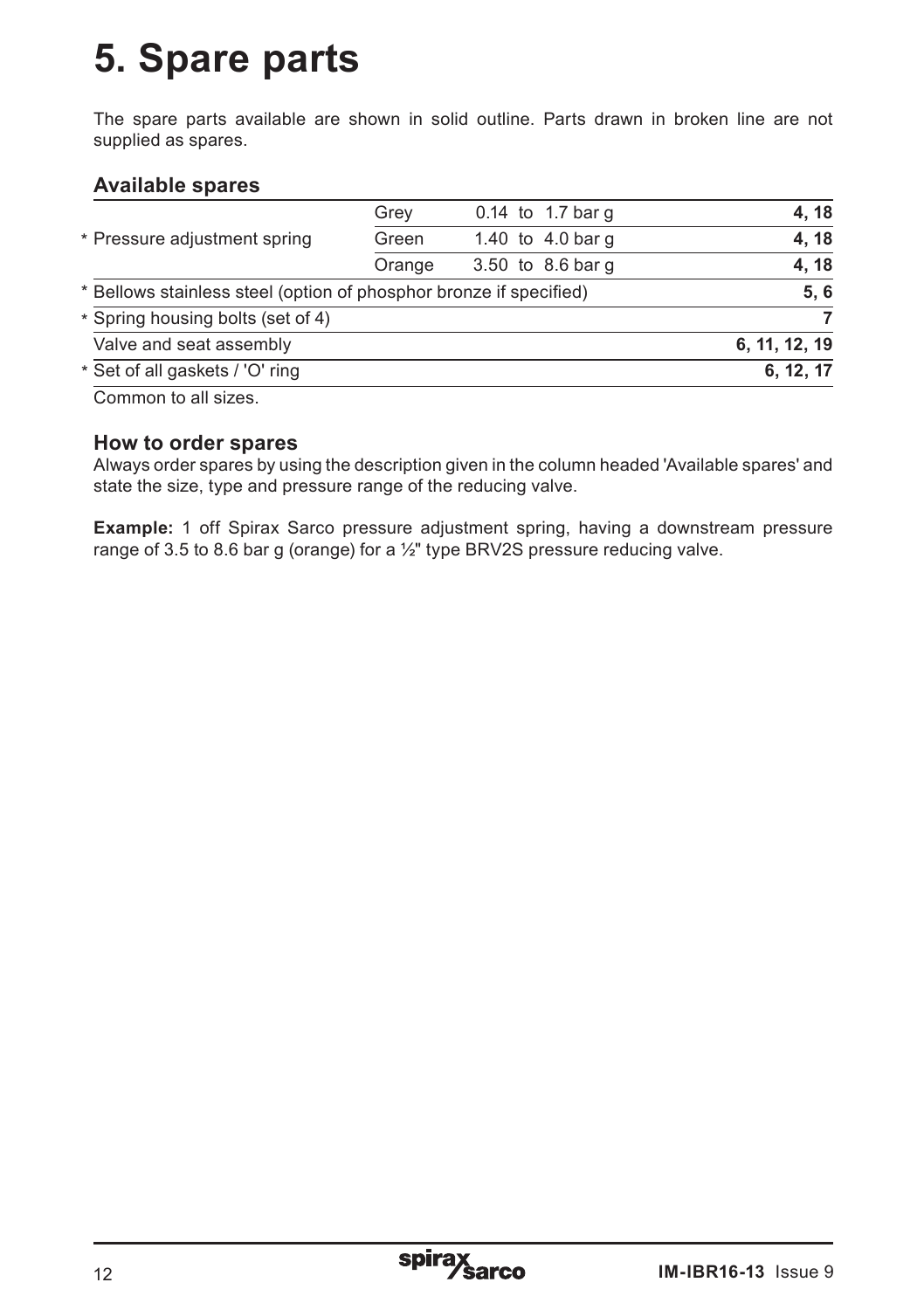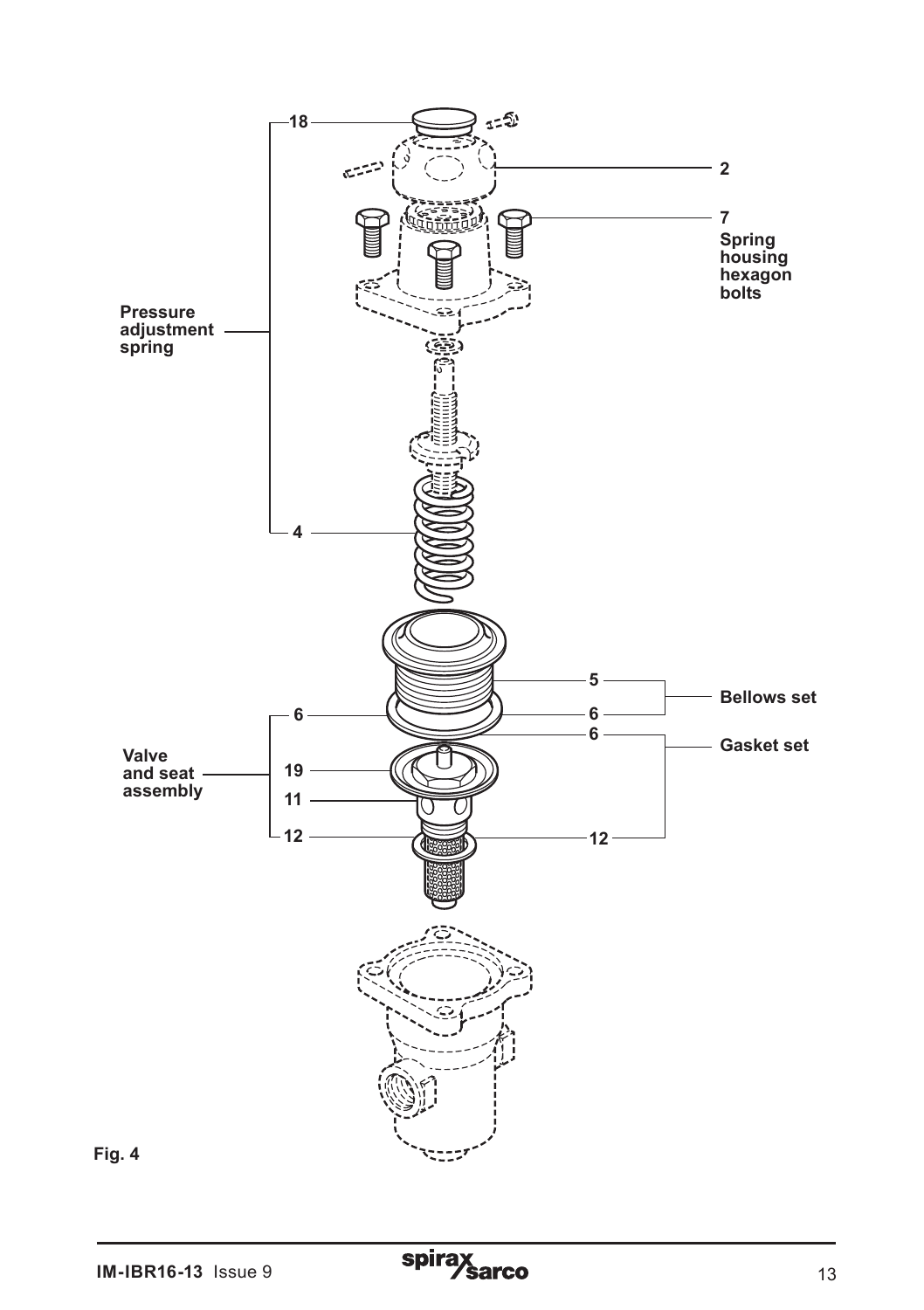# **6. Fault finding**

**Before investigating any fault ensure that both upstream and downstream isolating valves are shut off and that the BRV2S is vented.**

| <b>SYMPTOM</b>                          | Downstream pressure increases above set pressure                                                                                                                                                    |  |  |  |
|-----------------------------------------|-----------------------------------------------------------------------------------------------------------------------------------------------------------------------------------------------------|--|--|--|
| <b>CAUSE 1</b><br><b>CHECK and CURE</b> | Bellows failure or bellows leakage.<br>Replace bellows set. Check valve is not subject to rapid oscillation<br>causing bellows fatigue failure. Check bellows is not subject to<br>corrosive attack |  |  |  |
| <b>CAUSE 2</b><br><b>CHECK and CURE</b> | Damage or erosion to valve seat.<br>Replace valve and seat assembly.                                                                                                                                |  |  |  |
| <b>CAUSE 3</b><br><b>CHECK and CURE</b> | Excessive dirt/scale build up on seat and head, blocked<br>pressure sensing orifice/sticking push rod.<br>Replace valve and seat assembly.                                                          |  |  |  |
| <b>SYMPTOM</b>                          | Downstream pressure is below set pressure under<br>full load conditions.                                                                                                                            |  |  |  |
| <b>CAUSE 4</b><br><b>CHECK and CURE</b> | Valve was set at 'No-load'.<br>Reset at full load (Refer to start-up and adjustment, Section 3).                                                                                                    |  |  |  |
| <b>CAUSE 5</b><br><b>CHECK and CURE</b> | Valve is undersized for required duty.<br>Check maximum installed load and valve size selected and installed.                                                                                       |  |  |  |
| <b>SYMPTOM</b>                          | Adjustment knob will not turn.                                                                                                                                                                      |  |  |  |
| <b>CAUSE 6</b><br><b>CHECK and CURE</b> | Tamper-proof pin is preventing adjustment.<br>Remove pin from cap.                                                                                                                                  |  |  |  |
| <b>SYMPTOM</b>                          | Hunting/unstable control.                                                                                                                                                                           |  |  |  |
| <b>CAUSE 7</b><br><b>CHECK and CURE</b> | Wet steam.<br>Ensure lines are properly trapped, install separator if necessary.                                                                                                                    |  |  |  |
| <b>CAUSE 8</b><br><b>CHECK and CURE</b> | <b>Externally transmitted signals.</b><br>Check proximity of valve to other associated control equipment e.g.<br>on/off valves.                                                                     |  |  |  |
| <b>CAUSE 9</b><br><b>CHECK and CURE</b> | Sticking pushrod due to dirt/scale build up.<br>Replace valve and seat assembly.                                                                                                                    |  |  |  |